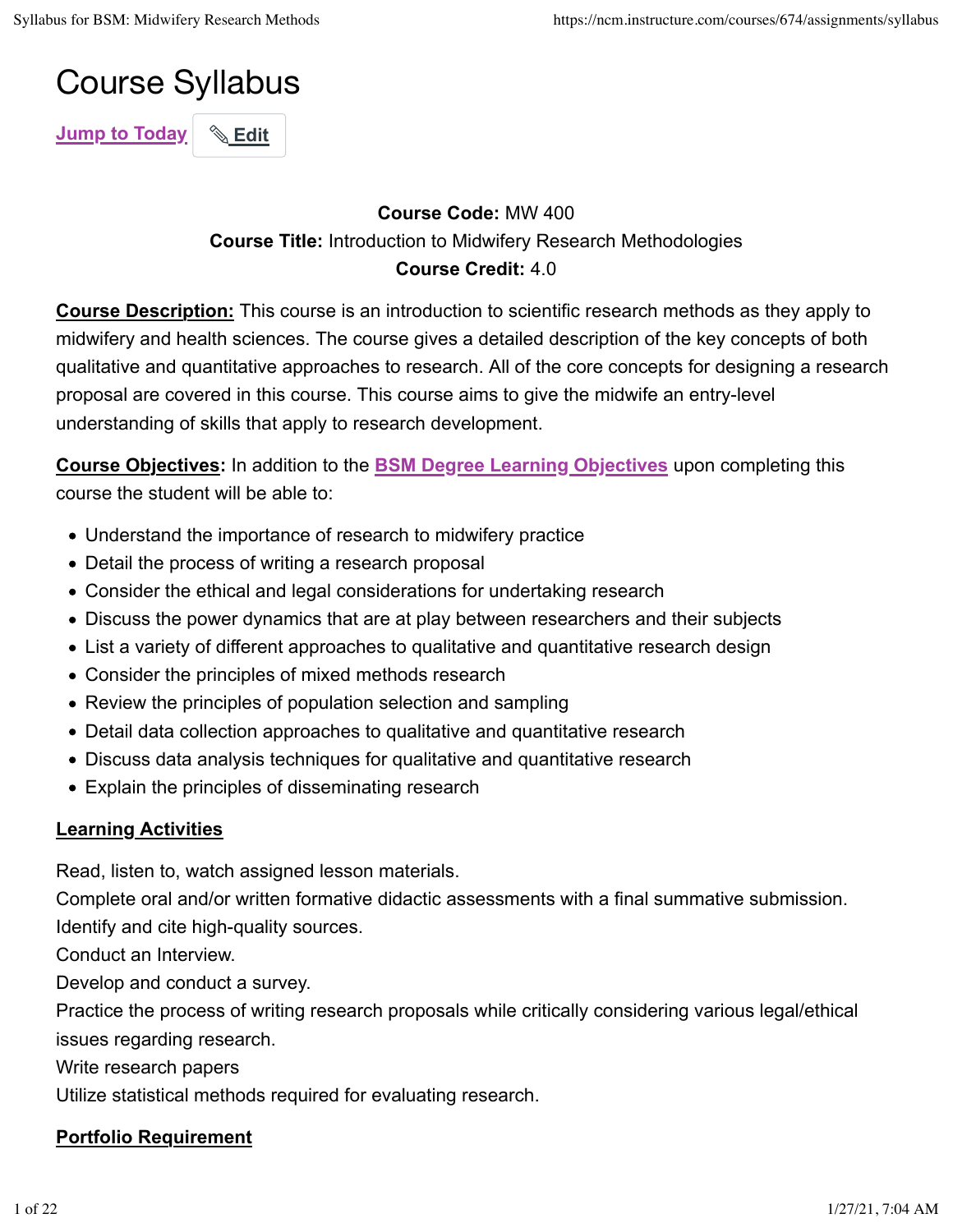In order to complete the BSM program, the student must upload select assignments that have been completed and graded by the preceptor onto a dropbox.com account for final review by College staff. The required assignments for this course are saved in dropbox under the file name as bolded below:

- 1. **Lesson 1-1 Reflection paper**,
- 2. **Lesson 2-1 Reflection paper**,
- 3. **Lesson 5-1 Reflection paper**,
- 4. **Lesson 11-16a Survey**, and
- 5. **Lesson 12-10 Research interview**.

#### **Learning Materials / Resources**

- 1. (Textbook) Jirojwong, S et al. Research Methods in Nursing and Midwifery: Pathways to evidencebased practice. Oxford University Press. 2014.
- 2. Green, J. M. (2012), **IntegratingWomen's Views into Maternity Care Research and Practice b.** Birth, 39: 291–295. doi: 10.1111/birt.12003
- 3. Help Evaluating Articles (visit the digital library)
- 4. Citation Guidance (visit the digital library)
- 5. Places to Find Research Articles (visit the digital library)

*A note about the textbook:* As is made obvious by the title of the main text used for this course, it is based in a perspective of hospital-based midwifery and references the field of nurse extensively. Unfortunately, the field of direct-entry midwifery research in the US is still in the early stages of development, therefore we have no academic texts that reflect the principles and values of our own profession within the field of research. This text was chosen because it is accessible, and written for teachers and learners. Please bear in mind that although it may not always speak directly to midwifery practice the concepts provided can, in most cases, be applied to research in the field of midwifery.

#### **Evaluation Tools / Methods**

All assignments for this course are evaluated using the following criteria:

- 1. Responses to each didactic assessment are evaluated utilizing the NCM rubrics and degree level profile.
- 2. Answers should reflect a thorough review of the current literature regarding best current practices in midwifery care.
- 3. Non-plagiarized paraphrased answers from text which demonstrate appropriate comprehension of the learning objective. (Formative Assessment) *Students and Online Learning Coordinators work together until the student masters the information. (Summative Assessment)*
- 4. Group sharing within NCM is acceptable and encouraged. Students are allowed to use each other's answers by indicated "Group Share" and submission of the answer on all group identified